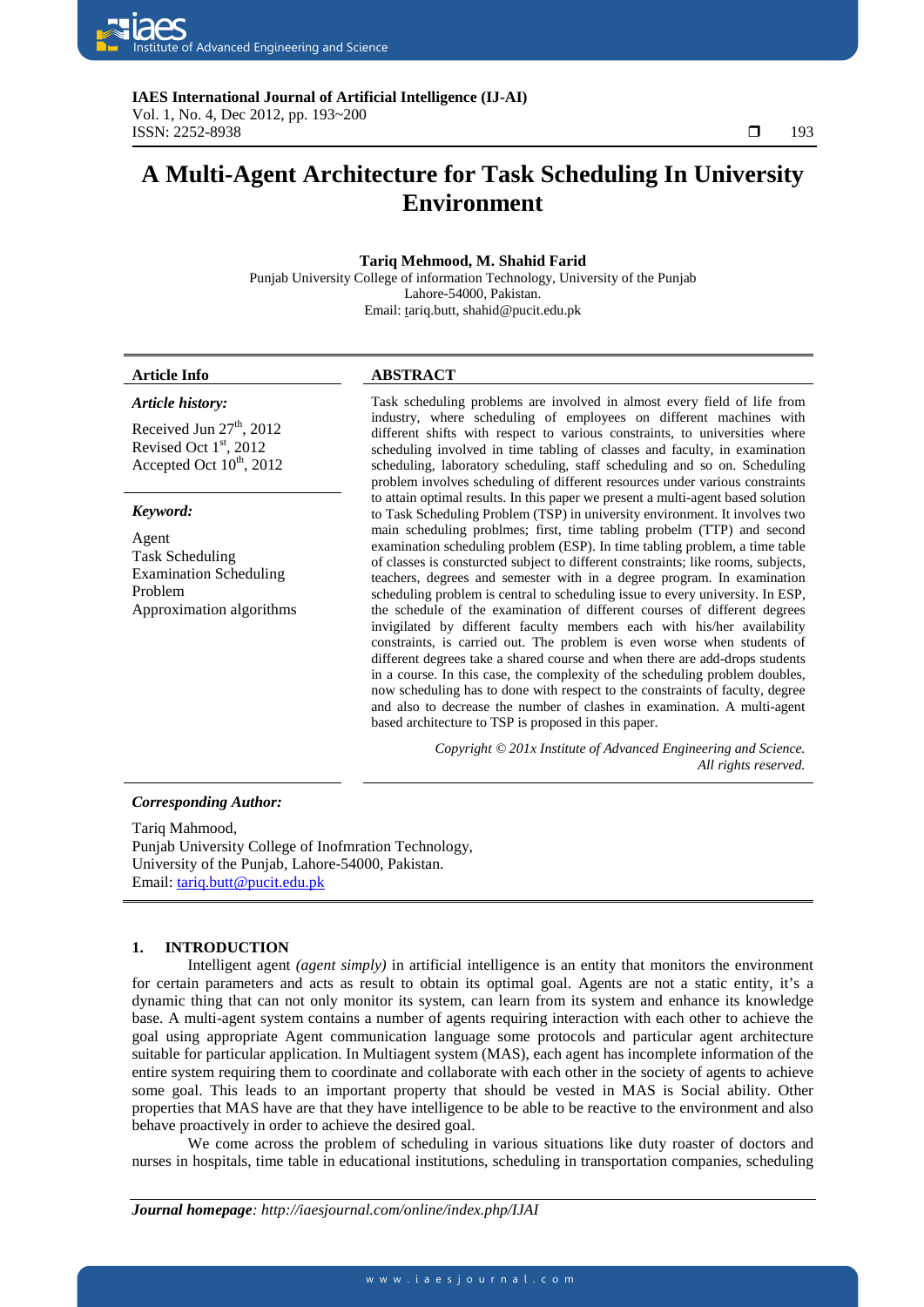of sports events, scheduling of employees in world wide departmental stores. Scheduling is difficult task as the objective is to achieve the optimized solution meeting the constraints. Scheduling is the process to allocate the available resources, subject to various constraints, to the various entities. The resources, in general, may be the class rooms, teachers, aero planes, machines, warehouses, employees, etc to name a few. The constraints are the rules that govern the policy for the solution that we are finding. Further some constraints must be followed strictly to obtain the solution while the others may be relaxed. Based upon this, constraints are usually divided into two categories: hard constraints and soft constraints. Hard constraints are the ones that must rigidly be satisfied by our optimal solution whereas the soft constraints are not 100% essential to be fulfilled, though we should try to minimize its violation.

Examination scheduling problems involves scheduling the exams of different courses of different semesters of different degrees and each exam is invigilated by some of the faculty members and courses can be shared across the degrees which increases the complexity of the problem as now the students of different degrees in enrolled in one shared course. The situation is even worse when the add-drop students are also taking a course with regular a student, that is when the sharing of course is across the semesters within a degree and across the degrees. The exams are scheduled in various slots per day, normally three. Scheduling problems of this level are NP hard problems and require exponential time to get an optimal schedule which is practically not difficult but impossible. Many approximation algorithms are developed to solve the scheduling problems with different limitations in terms of time and space complexities as well as the number of constraints under taken.

In this manuscript a novel method to examination scheduling problem is proposed that exploits the power of agents to find an optimal solution, schedule of exams under various constraints from faculty, time slots, and courses across the semesters and across the degrees in such a way that minimizes the total number of clash students. The remaining paper is organized into four sections. Section II describes the existing approaches to scheduling problems and section III describes the proposed approach to ESP. Section IV presents the implementation details of the proposed approach and section V discusses some experiments with their execution times that proves the fitness of use of the proposed algorithm. Section VI concludes the paper.

Scheduling problems exists in almost every environment. In manufacturing industry, scheduling involves efficient utilization of resources like employees and machines in different shifts. In hospitals, scheduling of doctors and paramedical staff in different shifts with various constraints is carried out [1], [2], [3], [4]. In education institutions, scheduling involves scheduling of classes, time table, exam date sheet etc. These are few of the scheduling problems from real world. This section reviews some solutions to scheduling problem proposed during the last couple of decades.

A large number of solutions are proposed in the literature to solve the problem of scheduling. An agent based solution to supply chain management was proposed in [5]. Supply chain management (SCM) deals three major entities, raw material procurement, scheduling of the resources like machines and employees with respect to the date of delivery of the order that is assembly line, warehouse management and product distribution. Their proposed approach used CrocodileAgent in Trading Agent Competition Supply Chain Management (TACSCM) scenario to maximize the profit. Agents are used in business process management (BPM) to reduce the administrative work and minimize the routine processes as described in [6]. The proposed a technique that is used agents to coordinate with and manage the business processes. The basic idea, they presented, was to divide the huge business processes into small tasks and each tasks is governed and managed by an agent and these agents coordinate each other in an intelligent way to carry out the business process successfully.

Agents are also vastly used in semantic web to standardize the data over the Internet and use it make intelligent decisions. The idea of semantic web is to represent the information in a standard way so that one can access and use the information in an easy way. Agent based knowledge management solution is described by Andreea DIOłTEANU and Liviu COTFAS in [7]. They proposed a new framework based on agents for knowledge management using ontologies. Agent based security solution was proposed in [8] for smart environment likes offices and homes that released the human from the routine tasks specially related to the security. Many agent based solutions to health care problems are proposed. An agent based solution is proposed in [9] that is uselful in remote patient monitoring and management in remote areas where health facilities are not availabel. The proposed approach is GPS based and used mltiple agents. A similar solution is also presented in [10], where there is a central agent loacted in some treating site, like hospital and remote agents representing the patients in some remote areas. These mobile agents communicate with the central agent through some communication device, like mobile. A hierarchical approach to patient health monitoring was proposed in [11] that used wireless sensor based mesh network [12]. Yanging Ji et. al. used intelligent agent for postmarketing and drug safety surveillance [13]. A muliagent framewrok was proposed in [14] for remote health monitoring that used iuntelligent agents to find the symptoms remotely, to diagonise the deasise, to recommend the medication and monitor the patient in mobile environment. An agent based web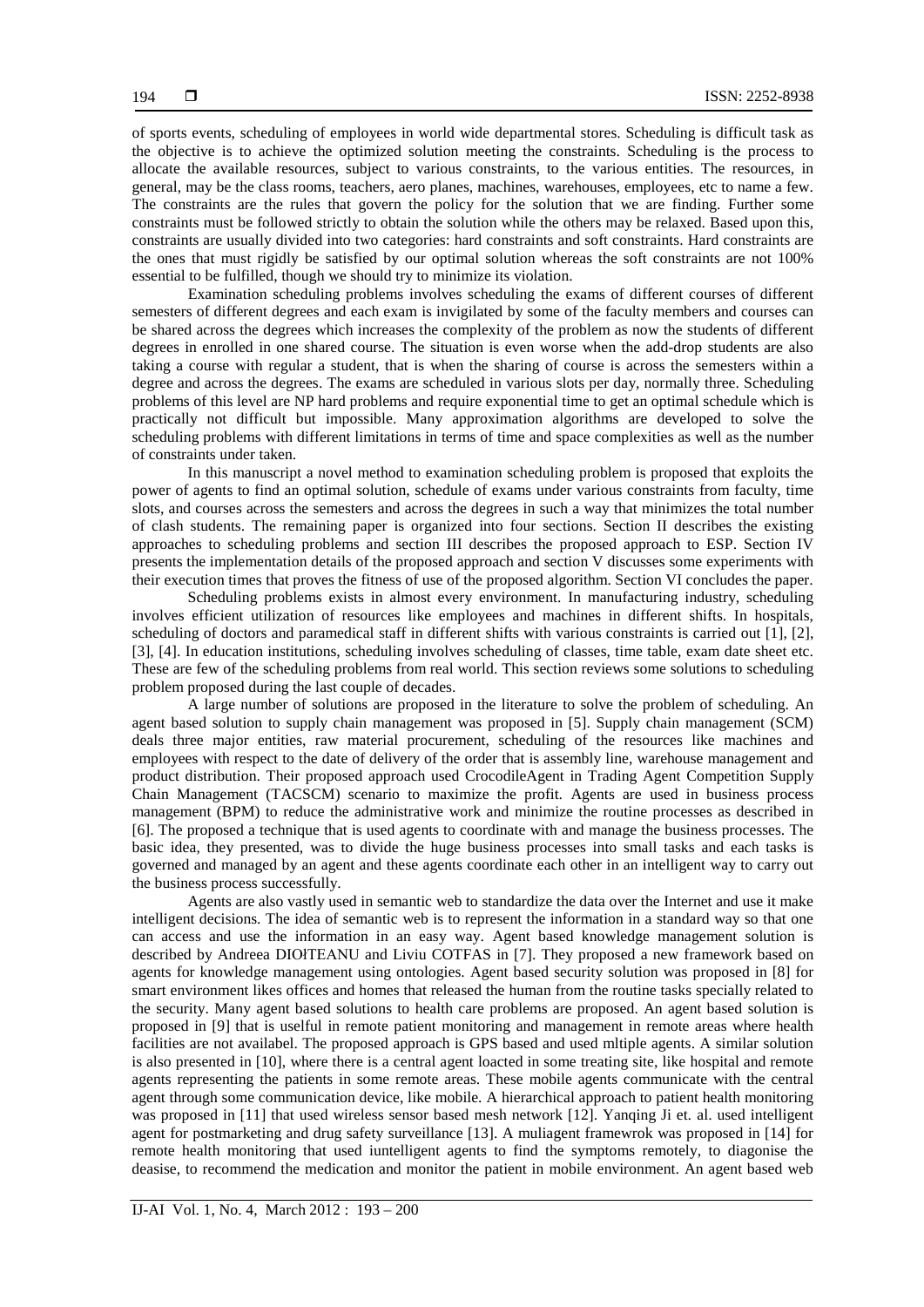health care solution for chronic disasis was proposed in [15] that through web communicates to health care center (HCC). HCC diagonises the disease remotely and using a case based reasoning (CBR) approach based on its knowledge base (KB) suggests the medication. A remote patient monitoring (RPM) system was described in [16] that used Global System for Mobile (GSM) and Global Positioning System (GPS) technologies to monitor the patients remotely. Many other solutions to healthcare problems are also proposed like [17], [18], [19], [20] which used different latest technologies.

Quite a large number of methods have been proposed to solve the problem of Time tabling. A time tabling algorithm for school environment was proposed in [21] that used fuzzy logic to solve the problem. The solution was targeted for Italian schools. Martin Schmidt in his article [22] described a genotype-tophenotype decoding algorithm fro time tabling problem and also compared the Genetic appraoch to Simulated Annealing approach for optimal solution on different intances of the problem. In [23], the university course scheduling problem is tackled using Evolutionary Programming (EP) that uses a stochastic optimization strategy. The same problem is addressed using tabu search algorithm in [24]. In [25], the authors proposed Genetic Algorithm based university time table solution. The authors used an appropriate encoding scheme coupled with operators to solve the problem. In [26], the author solved the problem with Genetic Algorithm (GA) and followed by the solution using Genetic Artificial Immune network (GAIN) and compared the results obtained from both showing that GAIN is able to find the final solution faster than GA. A casse based approach for time tabling and exam scheduling is described in [27] for a university environment. There are many other approches described in literature for time tabling and course scheduling problem like [28], [29], [30], [31]. A good study of various time tabling approaches is carried out in [32].

These methods are from various disciplines like artificial intelligence, operations research etc. The literature reveals that evolutionary algorithms, most notably Genetic Algorithms (GA), are used widely to solve the problem of scheduling especially time tabling. However, the existing systems (non agent based solutions) have inability to cope with the dynamic changes in the resources. Our paper focuses on the agent based solution for examination schedluling problem.

#### **2. RESEARCH METHOD**

Task scheduling problem and examination scheduling problem are two most fundamental scheduling problem in universities, especially in scenarios where there is semester system and multiple degrees are offered and students can share a course across the semesters within a degeree or across the degrees. The problem becomes more complicated when other constraints come in play, like exam slots, staff availability and preferences of the invigilators. This is an NP hard problem and most of the solutions proposed in literature are optimization approaches, that is an optimal solution is not always possible rather solution is approximated. ESP is actualy a minimization problem, where we want to schedule the examination, with all the constraints satisfied, so that the number of clashes in exam of same subject at the same time is be minimized as well as time abling problem.

Efficient solution to task scheduling probelm (TSP) is one that minimizes the number of clashes and satisfies maximum constraints. These constraints are related to the faculty, staff, courses, rooms or halls, exam slots and students. Typical timings of classes are shown in Table I and exam slots per day are shown in Table II. The constraints in TPS are categorized into two categories: hard constraints and soft constraints; explained in the follwing two subsections.

### **2.1. Hard TSP constraints**

Hard constraints are those that must be satisfied for any solution to ESP problem. We observed the following hard constraints in our problem, ESP.

1) A teacher must not be assigned more than one exam duties on the same day and in the same exam slot. Let  $D_{i,j,k}$  be:

> $D_{i,j,k} = \begin{cases} 1 \text{ if faculty member i has duty at exam slotj at exam hall k} \\ 0 \text{ if otherwise} \end{cases}$ 0 if otherwise

So, this constraint means:

$$
\sum_{k=1}^{n} D_{i,j,k} \le 1
$$

2) An exam hall must not be assigned to more than one exams in a particular time slot. Let  $E_{i,j,s}$  be: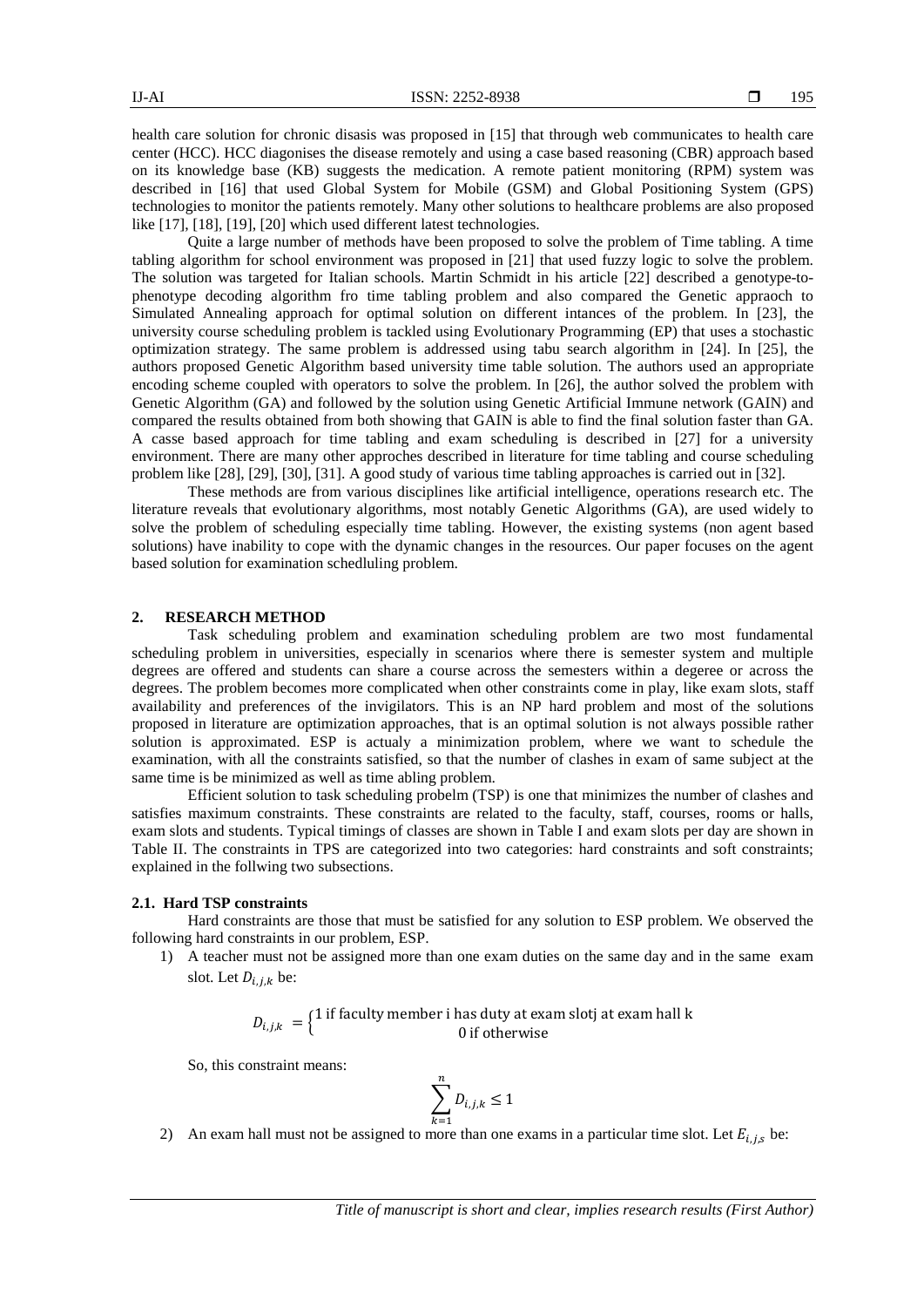$E_{i,j,k} = \left\{ \begin{matrix} 1 \text{ if exam hall I for slot J is assigned to subject s} \\ 0 \text{ if otherwise} \end{matrix} \right.$ 0 if otherwise

that is

$$
\sum_{k=1}^n E_{i,j,s} \leq
$$

- 3) One class has maximum one exam in a day.
- 4) No student has more than one exam in same time slot.
- 5) A student can take maximum of exams in a day.
- 6) A staff member must not be assigned to more than one exam halls in ant exam slot.
- 7) Particular class must not be assigned more than one subjects in a particular time slot.
- 8) Number of students in any exam hall must not be more than the capacity of the hall.

|     |        | Table 1. Class Time Table for a particular university |                   |
|-----|--------|-------------------------------------------------------|-------------------|
| Sr. | – Slot | Class Start Time Class End Time                       |                   |
|     |        | $8:00 \text{ am}$                                     | $9:30 \text{ am}$ |



Figure 1. Architecture of task scheduling problem in university environment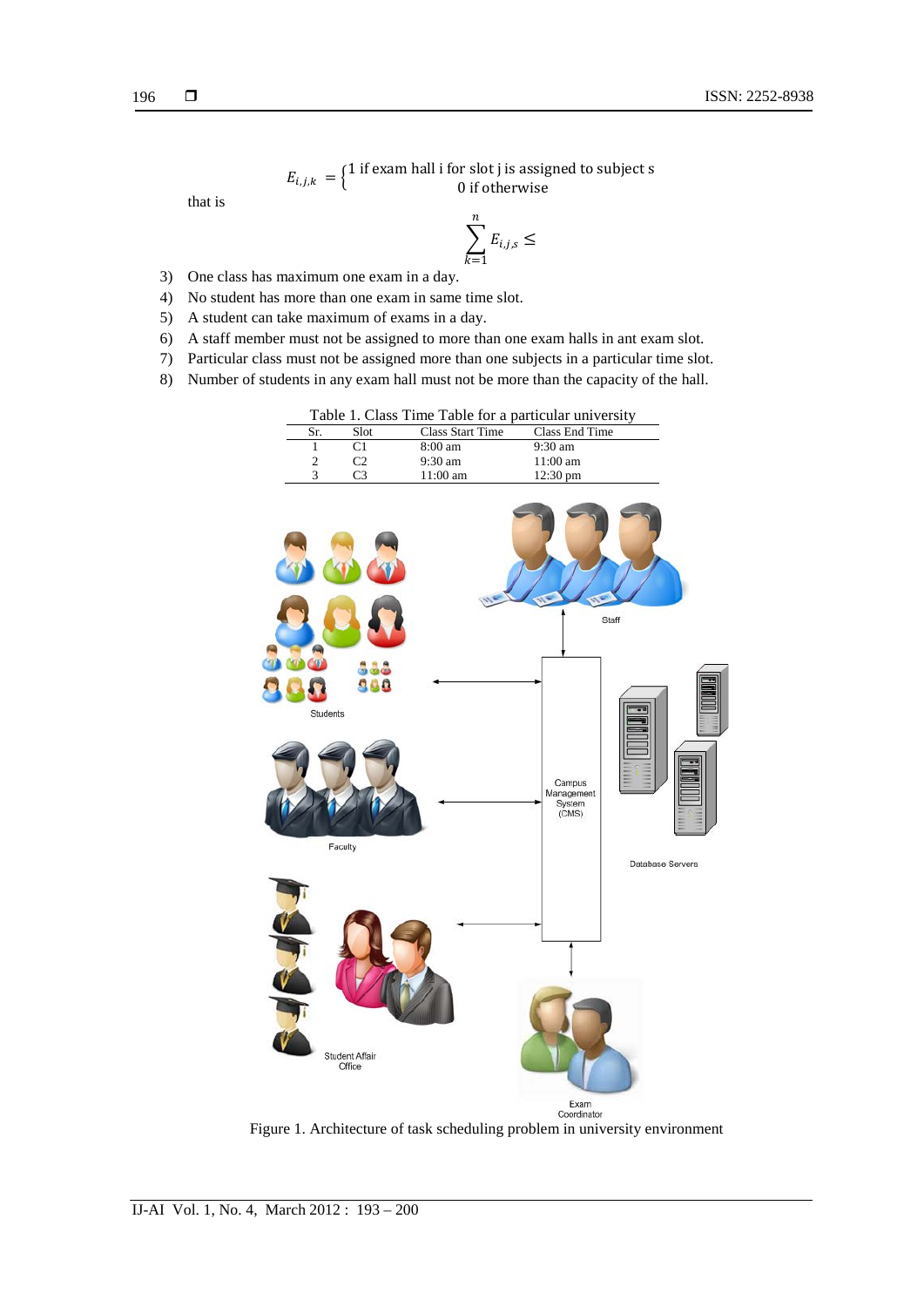Regarding the time tabling problem (TTP), the hard constraints to be taken care of the given below:

- 1) Particular teacher may not be assigned more than one classes in the same time slot.
- 2) Particular class room may not be assigned to more than one class in a particular time slot.
- 3) Particular class must not be assigned more than one subjects in a particular time slot.
- 4) Class room capacity should not be less than the maximum number of students of the class assigned that particular room.

| Table 2. Exam slots in EPS for a particular university. |           |                                      |  |  |
|---------------------------------------------------------|-----------|--------------------------------------|--|--|
| Sr.                                                     | Slot      | Time                                 |  |  |
|                                                         | Morning   | $9:00$ am - $11:00$ am               |  |  |
|                                                         | Noon      | $12:00 \text{ pm} - 2:00 \text{ pm}$ |  |  |
|                                                         | Afternoon | $4:00 \text{ pm} - 6:00 \text{ pm}$  |  |  |

# **2.2. Soft TSP constraints**

Constraints that are desired to be satisfied but not necessary are soft constraints. We find the following set of soft constraints in ESP problem.

- 1) No faculty may have more than two exam duties in a day.
- 2) A faculty member having two duties in a day may have back to back duties.
- 3) Visiting faculty member may be given three back-toback duties if he/she has three exam duties.
- 4) The gap between two consective exams of a class may not be more than two days.

Soft constraints to be taken care of regarding time tabling problem (TTP) are the following:

- 1) Students of a particular class should not have more than three back-to-back classes of one and half hour.
- 2) Female faculty should not be assigned very late classes.
- 3) Visiting faculty may be given two back-to-back classes.
- 4) Permanent faculty should not have more than two classes per day.
- 5) Teachers should not be given long free time between the classes.

In the next subsection, we describe the architecture for the proposed system and elaborate its main entities. Functional Level Architecture for TSP Task scheduling problem in university environment involves a number of stakeholders and can be decomposed into a number of large scale modules. Figure 1 shows the architecture of the proposed system. The main components of this system are:

- **Students:** are the main actor in any system at universities and perform tasks like enrolling a course, droping a course and course withdrawl etc.
- **Exam Coordinator:** is a person in the examination department who makes the date sheet and duty roster for the faculty and other staff. He is the one who does the imporatnt job of satisfying the faculty hard and soft constraints while designing the date sheet and duty roster.
- **Student Affair Office:** is responsible for designing thetime table and handling the issues regarding students.

# **3. MULTI-AGENT APPRAOCH TO TSP**

There are a number of agent models proposed in the litrature each with its own capabilities. Russell & Norvig [33] described five classes of agent models as briefly described below.

*1) Simple reflex agents:* take actions on the basis of current environment, called percept, ignoring the previous history. This is simple if condition then action system that is based on simple if then else conditions. This model is successful only when the environment is fully observable, it may go into an infinite loop otherwise.

*2) Model-based reflex agents:* are extentions of simple reflex agents. These agents can handle environment that is partially observable and store this information about the world in them and take choose the action againts percept on basis of percept and past history.

*3) Goal-based agents:* are further extention of modelbased reflax agents. These agents, based on the percept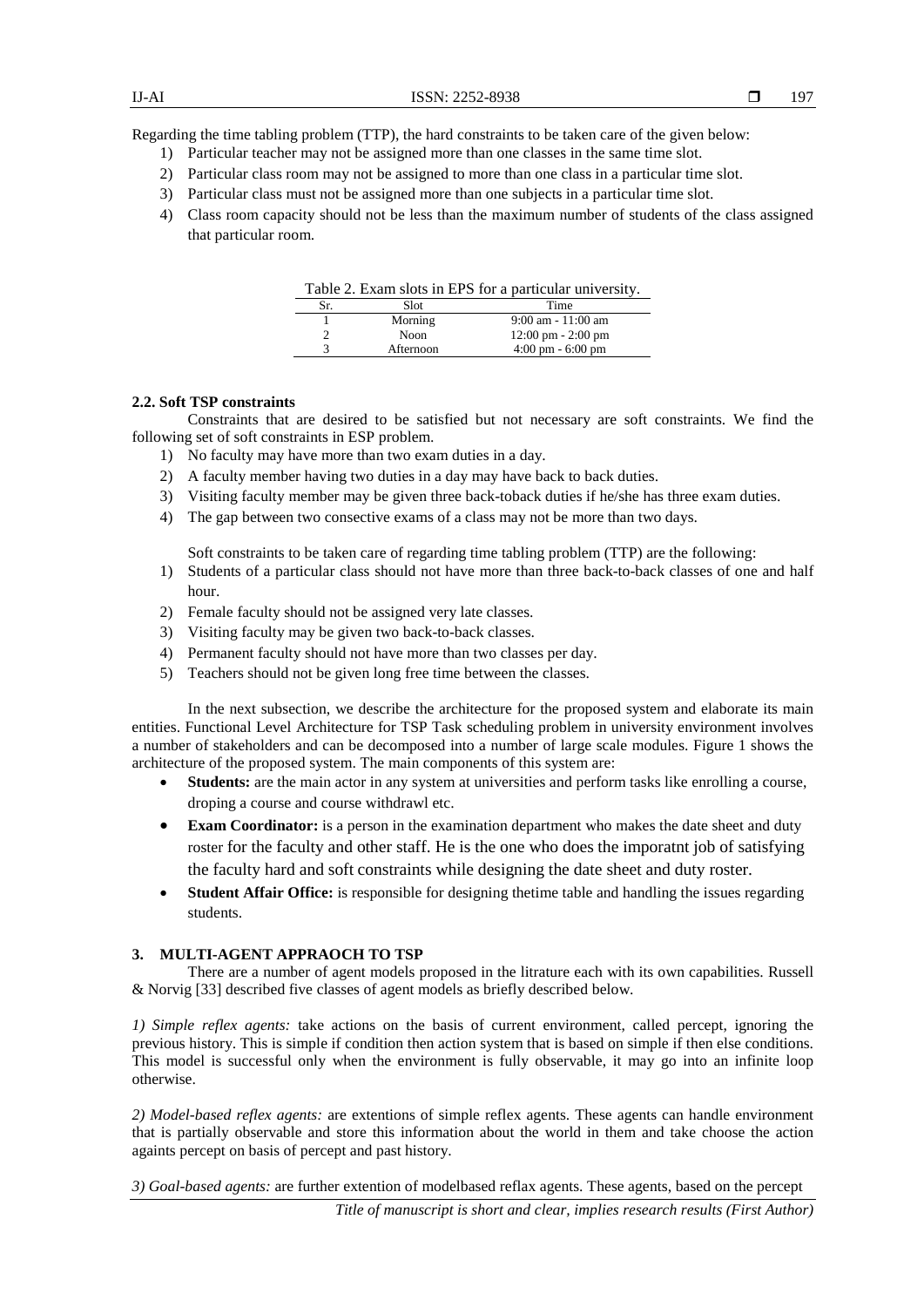and hsitory information try to choose an action that leads to the goal.

*4) Utility-based agents:* are goal based agents but the staes of the agents can be between goal states and nongoal states. That is, the desirable state can be measured by using a utility function. This is like a fuzzy logic variable, where it can be 0 or 1 or in between.

*5) Learning agents:* take decisions or actions not only on the current state of the world but on the history of the world and change the environment parameters with the passage of time, they actually, learn the environment.

We propose a layered architecture for task scheduling problem where the central agent is a Hybrid Agent (vertical layered agent). Figure 2 shows the proposed multi-agent architecture. The following subsections describe each layer in the architecture.

*1) Data input layer:* The first layer (from bottom to top) is the data input layer, where the data is given to the system. There are two types of data to data input layer; first, the legacy data like student, fculty, classes, halls and staff is provided by the Campus Management System (CMS) which in turns receives data from through the key board, mobile phones and through the web services. The second type of data is the user preferences for certain taks like examination scheduling and time tabling is given to the system preferences interface.

*2) Data extraction layer:* The data available in the Campus Management System is not in the form required by our proposed system. The central agent requires data in a specified formate to work on. For this purpose, the second layer, data extraction layer, extracts the relevant data from the CMS database and this refined data with the user preferences for a certain task is forwarded to the next layer to work upon.



Figure 2. Proposed Utility-based agent model

*3) Two-pass vertical layered hybrid agent:* The extracted data relevant to a certain task is forwarded to the central agent which is a hybrid agent. There are two types of hybrid agents in the litrature; first Horizontal Layer where all the layers are copnnected to the input and each layer processes the data and proposes action(s). This architecture has a couple of disadvantges as there are actions proposed by each layer so its an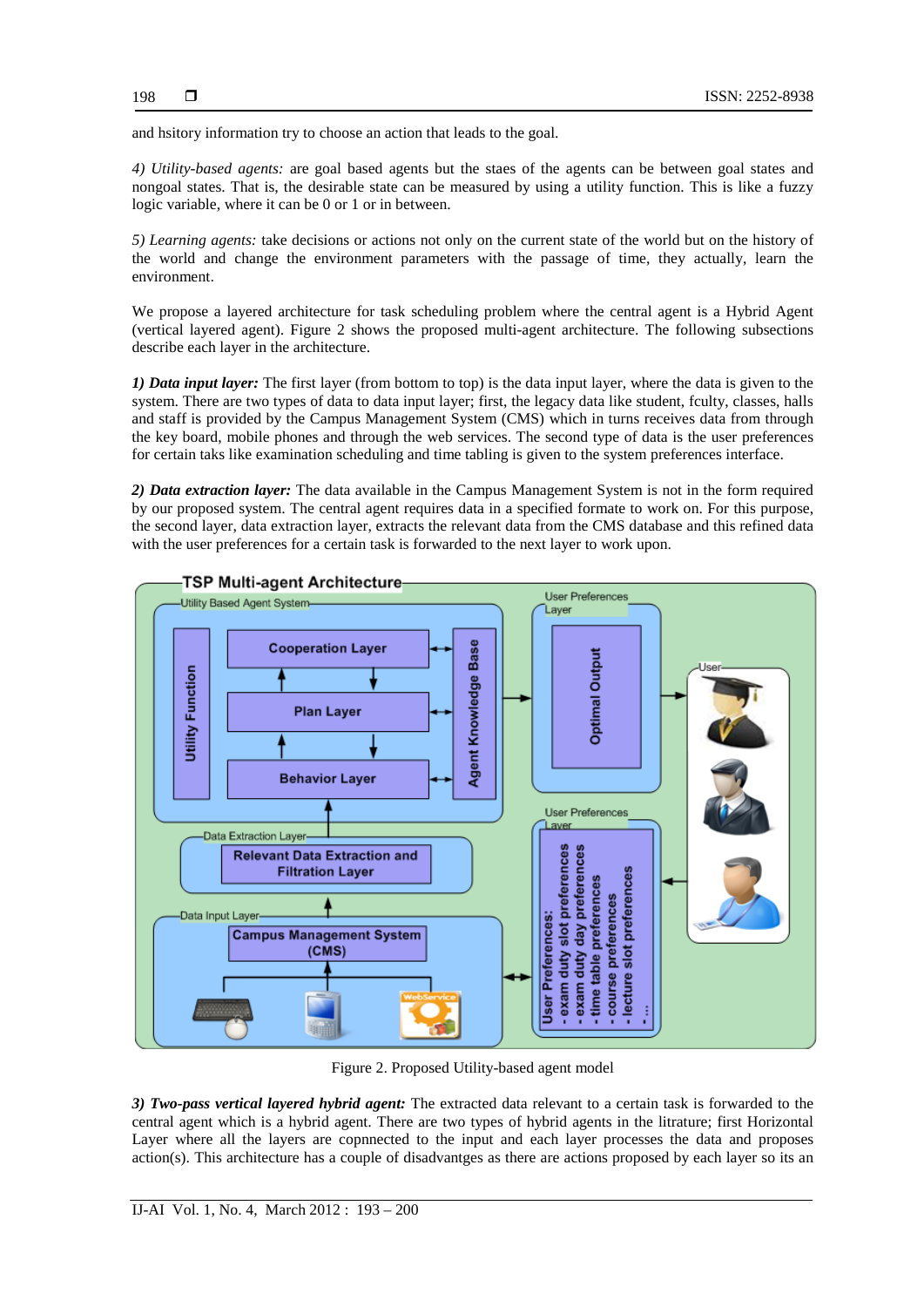other problem to choose the correct action out of these. The second type of hybrid agents is Vertical layer, where the input data is transferred to only one layer which processes it and forwards the data and or decision to the next layer and so on until a decision with the given utility is made. There are two variants of vertical layer agent, one is one-pass vertical layer and other is two-pass. In once pass data is input to the first layer of the vertical layers, this layer processes the data and forwards it to the second layer and so on upto the last layer that produces the action list. In two-pass vertical layer architecture, the data in the first pass, is forwarded to the first layer, then second layer and so on upto the last layer. In the seond pass the action flow control passes from the last layer to the first layer in that order.

There are three layers in our proposed two-pass vertical layered hybrid agent. Each layer has its own knowledge base. First layer is behavior layer, which makes the first level decisions based on its knowledge base. The second layer is the planning layer that plans to achieve the goal. Finally, the third layer, the cooperation layer, resolves the conflicts. These layers work collectivelly in this sequence and produce an optimal action(s).

# **4. CONCLUSION**

Task schduling is an important problem in our system like supply chain management system where scheduling is done to improve the production at minimal cost, in nuse scheduling problem where the nurses and the doctors are scheduled in different shifts in a hospital and so on. Task scheduling problems are also found in university environment like shceduling the examination and time tabling problems. This paper presented a multi agent approach to task scheduling in university environment. Based on the study of the constraints of the examination scheduling and the time tabling, an agent based solution is prposed. The proposed solution is multi agent based and agent are 3-layered two-pass vertical hybrid agents. Each of the three layers has its knowledge base and based on this processes the data and finally produce the action list.

### **REFERENCES**

- [1] Broos Maenhout and Mario Vanhoucke, "An evolutionary approach for the nurse rerostering problem," *Comput. Oper. Res.*, vol. 38, pp. 1400–1411, October 2011.
- [2] T. Inoue, T. Furuhashi, H. Maeda, and M. Takaba, "A proposal of combined method of evolutionary algorithm and heuristics for nurse scheduling support system," *Industrial Electronics, IEEE Transactions on*, vol. 50, no. 5, pp. 833 – 838, oct. 2003.
- [3] Broos Maenhout and Mario Vanhoucke, "An electromagnetic metaheuristic for the nurse scheduling problem," *Journal of Heuristics,* vol. 13, pp. 359–385, August 2007.
- [4] Ruibin Bai, E.K. Burke, G. Kendall, Jingpeng Li, and B. McCollum, "A hybrid evolutionary approach to the nurse rostering problem*," Evolutionary Computation, IEEE Transactions on*, vol. 14, no. 4, pp. 580 –590, aug. 2010.
- [5] V. Podobnik, A. Petric, and G. Jezic, "An agent-based solution for dynamic supply chain management," *Journal of Universal Computer Science,* vol. 14, no. 7, pp. 1080–1104, 2008.
- [6] Pozdnakovs D. and Grundspenkis J, "An overview of the agent based systems for the business process management," *in Proceedings of International Conference on Computer Systems and Technologies CompSysTech06), 2006*, pp. II.13 –1 – II.13–6.
- [7] Andreea DIOSTEANU ; Liviu Adrian COTFAS, "Agent based knowledge management solution using ontology, semantic web services and gis," *Informatica Economica Journal*, vol. 13, no. 4, pp. 90–98, 2009.
- [8] Ivan Mars´a-Maestre, Miguel A. L´opez-Carmona, and Juan R. Velasco, "A hierarchical, agent-based service oriented architecture for smart environments," *Service Oriented Computing and Applications*, vol. 2, no. 4, pp. 167– 185, 2008.
- [9] R.M. Saleem, A. Muhammad, and A.M. Martinez-Enriquez, "Remote patient monitoring and healthcare management using multi-agent based architecture," *in Artificial Intelligence (MICAI), 2010 Ninth Mexican International Conference on, nov. 2010*, pp. 118 –123.
- [10] D. Capozzi and G. Lanzola, "An agent-based architecture for home care monitoring and education of chronic patients," *in Complexity in Engineering, 2010. COMPENG '10., feb. 2010*, pp. 138 –140.
- [11] K. Miller and S. Sankaranarayanan, "Role of intelligent agents and wireless body sensor mesh networks in patient health monitoring," *in INC, IMS and IDC, 2009. NCM '09. Fifth International Joint Conference on, aug. 2009,* pp. 369 –375.
- [12] S. Sankaranarayanan, "Hierarchical intelligent agent based wireless body sensor mesh networks," *in Information Technology: New Generations, 2009. ITNG '09. Sixth International Conference on, april 2009,* pp. 1602 –1603.
- [13] Yanqing Ji, Hao Ying, M.S. Farber, J. Yen, P. Dews, R.E. Miller, and R.M. Massanari, "A distributed, collaborative intelligent agent system approach for proactive postmarketing drug safety surveillance," *Information Technology in Biomedicine, IEEE Transactions on,* vol. 14, no. 3, pp. 826 –837, may 2010.